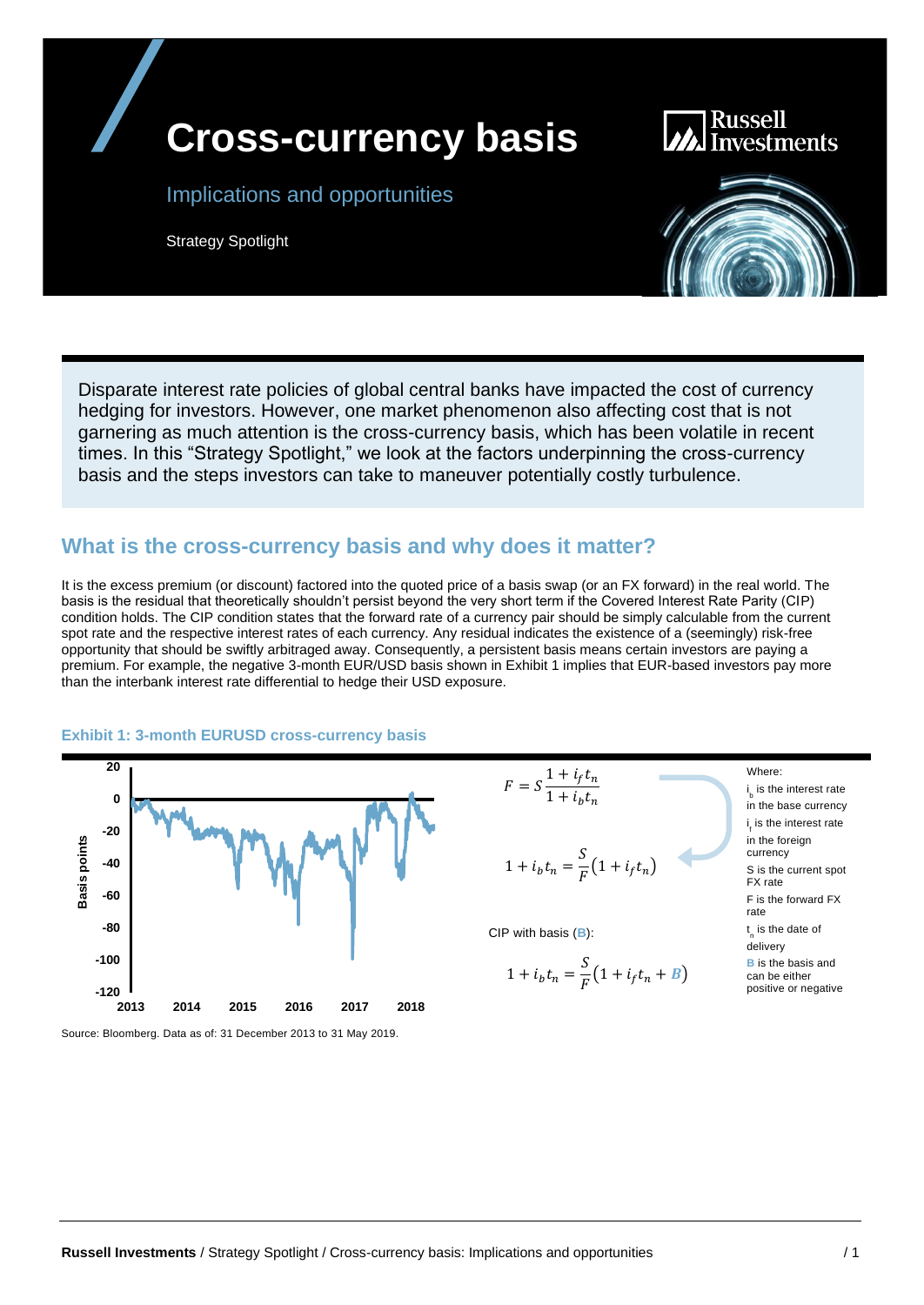# **Does the basis persist? Why? What does it mean for currency hedging?**

In short, yes, the basis does persist. The CIP condition did hold reasonably well prior to the Global Financial Crisis (GFC) of 2008 (Akram, Rime and Sarno, 2008<sup>1</sup>). Since then, however, with the advent of extraordinarily accommodative monetary policies across the globe and tighter regulatory limitations (e.g., *Basel III, Basel Committee on Banking Supervision*), the cross-currency basis has persisted for years and it has been exhibiting greater magnitudes (Rime, Schrimpf and Surstad, 2017<sup>2</sup>). As a result, certain currencies have been trading at a premium in the forward market, most notably the U.S. dollar. In other words, the market is punishing the borrower of USD due to the relatively lower demand for borrowing the counter-currency in the forward market. This phenomenon is pronounced at quarter-end, particularly more so at year-end (see Exhibit 1) due to the tidying up of balance sheets undertaken by banks. For example, a European investor hedging USD exposure, while already being afflicted with negative interest rates, must pay a premium, given that the forward contract represents the borrowing of USD for future delivery. The corollary then suggests that hedging is cheaper for a USD investor.

## **Given favourable borrowing rates, what does an arbitrage strategy look like?**

- **1.** The first step is to identify where the basis exists and to what degree. At this stage the arbitrageur must consider the currencies and the basis between various pairs; the term (e.g., 1-month, 3-month, etc.); and basis gap patterns (e.g., quarter-end, year-end, etc.).
- **2.** Once the variables have been selected, the arbitrageur must obtain quotes from counterparties in order to assess the practical efficacy of the strategy. Quotes are required for a) a cash loan, and for b) an FX spot and offsetting currency forward. The forward points spread paid is crucial at this stage.
- **3.** Implementation: borrow the premium currency (premium here refers to that which is trading at a premium in the forward market). Convert it to the discount currency and invest the proceeds. At the same time as the conversion, the arbitrageur takes out an FX forward to neutralise the spot exposure while gaining exposure to the interest rate differential (and basis) implied in the forward points.
- **4.** At the end of the period, deliver the discount currency with implied interest and receive the premium currency with implied interest from the FX forward contract. At this time, the arbitrageur will also reclaim the invested cash with interest while returning the borrowed cash with interest. The residual? Basis.

At its deepest point (see Exhibit 1), 100 points of basis gap suggests a theoretically extractable value of \$1 million on a notional of \$100 million. In practice, achievable borrowing and transaction costs will affect the expected value.

An illustrated example is shown in Exhibit 2, where a negative basis exists between CHF and USD.



#### **Exhibit 2: Illustration of basis arbitrage operations**

Provided for illustrative purposes only. Note: The basis is embedded in the forward points.

<sup>1</sup> Akram, Q., Rime, D. and Sarno, L. (2008). Arbitrage in the Foreign Exchange Market: Turning on the Microscope. *Journal of International Economics*, [online] 76(2), pp.237-253. Available at: https://doi.org/10.1016/j.jinteco.2008.07.004

<sup>2</sup> Rime, Dagfinn and Schrimpf, Andreas and Syrstad, Olav, Segmented Money Markets and Covered Interest Parity Arbitrage (July 11, 2017). BIS Working Paper No. 651. Available at SSRN: <https://ssrn.com/abstract=3000351>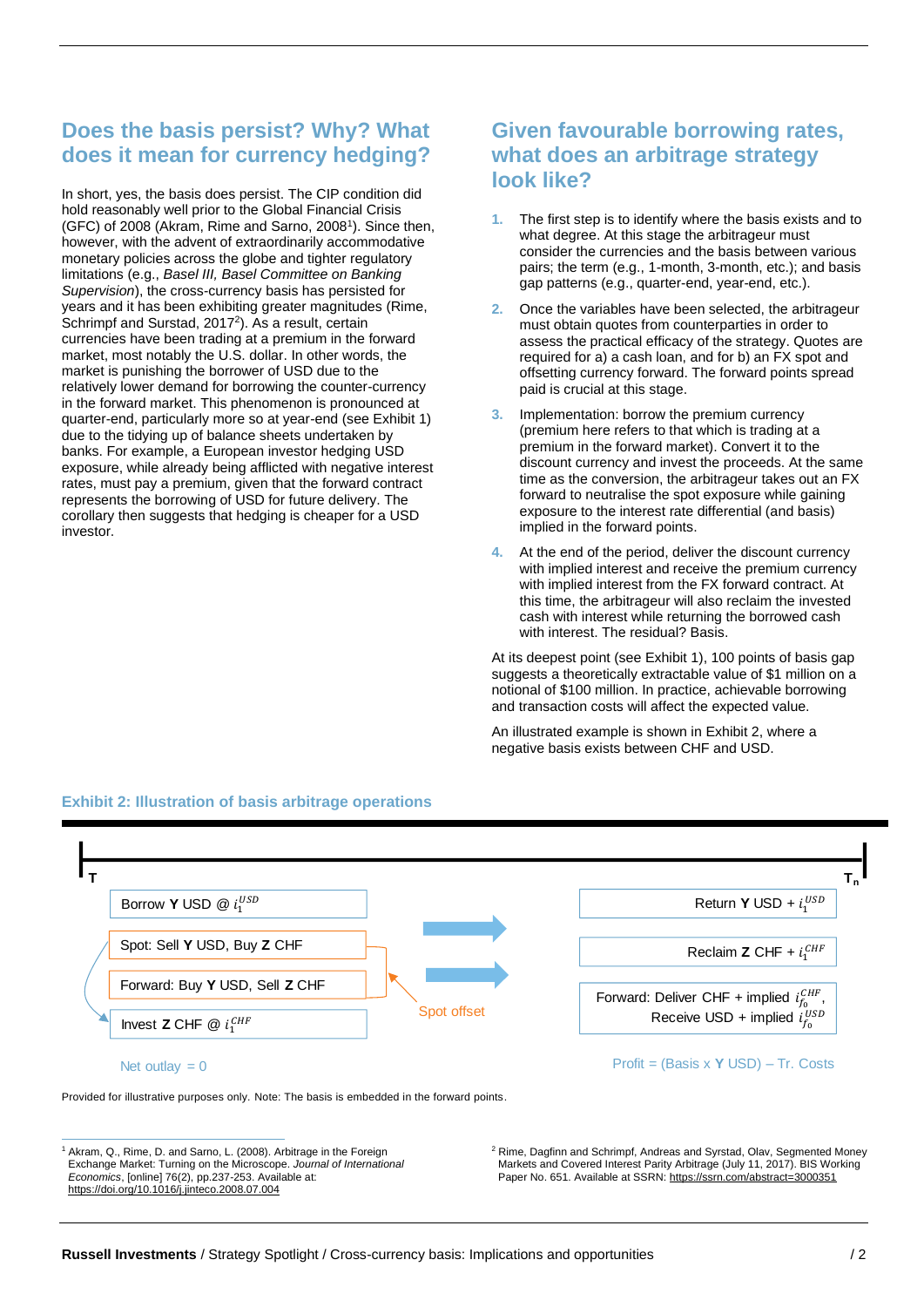## **What are the risks and costs?**

The strategy is not completely without risk. The entire forward contract notional default risk will be concentrated with a single bank per arbitrage operation. Collateralisation is an option, while counterparty credit quality due diligence is advisable. Transaction costs must also be taken into account in order to ensure the efficacy of the operations. Indeed, any costs must be scrutinised to a greater degree when conducting arbitrage operations.

### **Why aren't market participants conducting arbitrage operations to make a profit?**

There are several restrictions preventing the basis from being arbitraged away, mostly related to the stringent regulatory environment, which encumbers the market from balancing supply and demand of FX derivatives. Since the GFC, banks (i.e., the traditional arbitrageurs) have been under significant pressure to improve conduct and hold more capital, such that the regulatory requirements of certain instruments on banks' books are consequential. FX derivatives like cross-currency basis swaps, which are used to arbitrage the basis, now require more risk capital to be held against them. The seemingly erratic behavior in the basis, over quarter- and year-end periods (see Exhibit 1), is in fact underpinned by banks' efforts to reign in their leverage ratios (comprising on- and offbalance sheet risks) in order to satisfy regulations. However, it is not only the post-GFC legal framework that has impacted banks and other market participants. To perform arbitrage activities, access to leverage from banks is necessary. Tighter counterparty credit risk management means that the quality threshold above which banks are willing to lend at the most favorable rates has been raised. Often, those engaging in arbitrage tend to be riskier entities that are consequently afflicted with higher borrowing costs. Ultimately, the extent to which investors can participate in basis arbitrage has weakened considerably from a more accommodative period that once prevailed.

### **Implications for currency management**

For an investor hedging USD exposure (for example), hedging dictates that they must short USD against their home currency in the forward market. With a negative basis, the investor pays a premium in order to achieve the desired hedge since a short is a borrowing of USD for future delivery. As explained earlier, that premium appears to be particularly high around year-end. One way of reducing the risk from potential spikes in the negative basis is to either avoid year-end rolls or even roll forward contracts earlier than usual in anticipation of a year-end turn. Certainly, basis is not guaranteed to appear at year-end; nevertheless, for a risk-conscious investor it can make sense to avoid probabilistically adverse periods. This is a step that Russell Investments has taken for some of our currency hedging mandates.

Beyond basis spikes around significant dates, investors should consider cost reduction more broadly. For example, for a Swiss investor, who is currently facing a widening interest rate differential in favour of USD, the basis adds further hedging costs. The investor may taper the negative basis impact via basis arbitrage upon adequate preconditions. Alternatively, dynamic adjustment of the hedge ratio may be considered to lessen the impact of the negative interest rate differential and the basis. Academic research (e.g., Menkhoff et al 2012<sup>3</sup>) shows that the carry trade is a profitable strategy, hence a Swiss investor may benefit from slightly reducing their hedge ratio during times when the forward premium implies that the cost of hedging is high.

For investors who are using the carry factor as an absolute return strategy, it is important to use the forward-implied carry rather than just the differential of interbank interest rates. In our absolute return currency strategy, Russell Investments always uses the forwardimplied carry to identify the currencies for the long and short baskets for the carry factor.

*In our absolute return currency strategy, Russell Investments always uses the forward-implied carry to identify the currencies for the long and short baskets for the carry factor.*

<sup>3</sup> Menkhoff, L., Sarno, L., Schmeling, M, and Schrimpf, A. (2012): Carry Trades and Global Foreign Exchange Volatility, Journal of Finance, 67 (2)